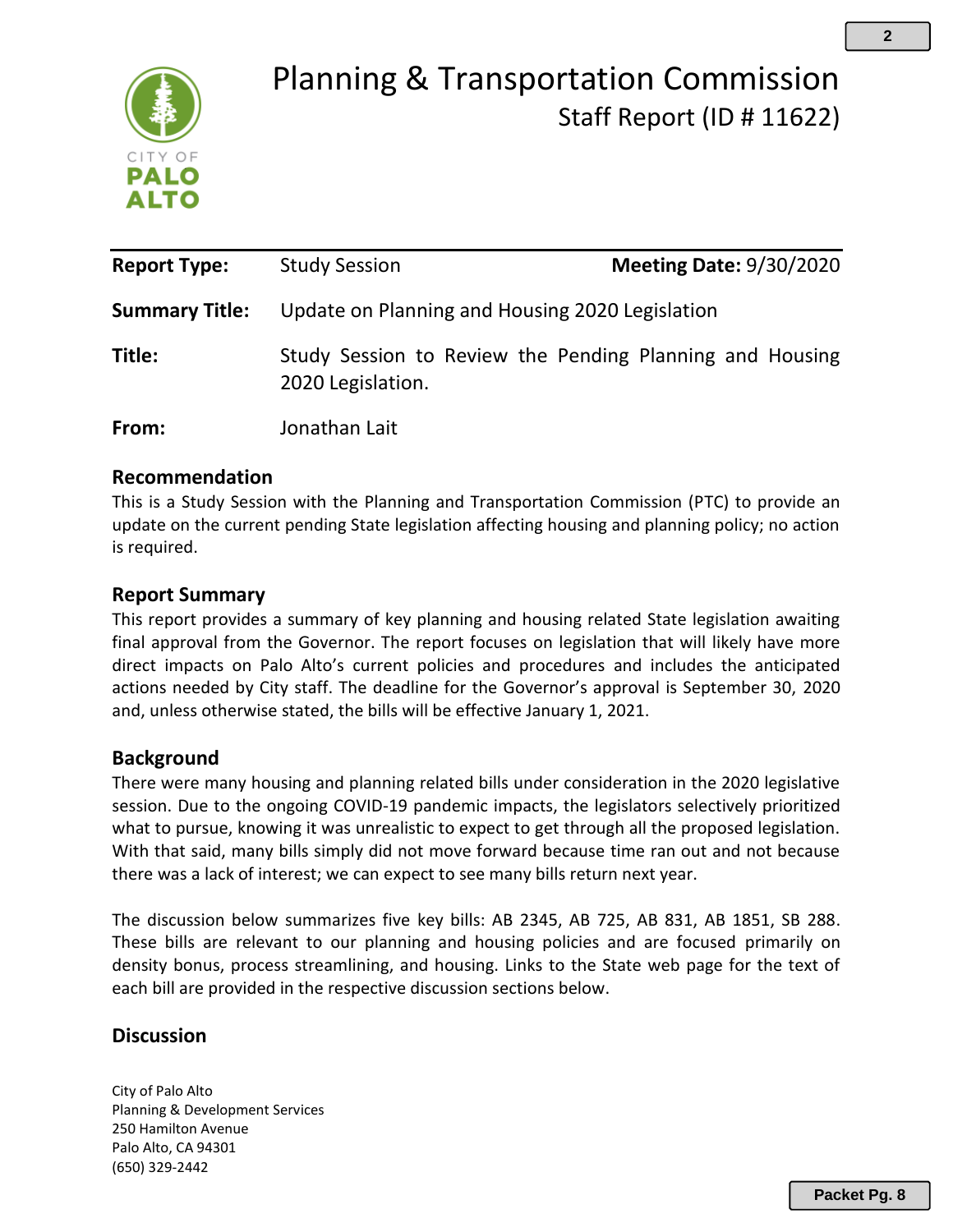#### **State Density Bonus**

#### *[AB 2345 \(Gonzalez\)](http://leginfo.legislature.ca.gov/faces/billNavClient.xhtml?bill_id=201920200AB2345)*:

The existing Density Bonus Law requires the City to grant additional residential density and to provide relief, via concessions and incentives, from certain development standards for projects that incorporate qualifying amounts of income-restricted units.

A few key changes in the bill include:

- Increases in the maximum density bonus from 35% to 50%.
- Reductions of the minimum thresholds of total affordable Low-Income units to qualify for both two and three incentives or concessions.
- Reductions in the amount of parking spaces jurisdictions can require for development of two- and three-bedroom housing units.
- Modifications to the state-mandated annual progress report for Department of Housing and Community Development to require jurisdictions to include information regarding the total number of density bonus applications received and approved that year.

The State Density Bonus Law is complex and requires additional review and analysis by staff. The City will need to update Palo Alto Municipal Code (PAMC), Title 18 (Zoning), Chapter 18.15, Residential Density Bonus, for consistency with the State law. Staff will provide a more in-depth review of State-adopted regulations at that time.

#### Housing Elements/RHNA Changes

#### *[AB 725 \(Wicks\)](https://leginfo.legislature.ca.gov/faces/billTextClient.xhtml?bill_id=201920200AB725)*:

This bill is intended to make a dent in California's "Missing-Middle" housing crisis by requiring many metropolitan jurisdictions to plan for moderate-density housing (e.g. duplexes, fourplexes, garden apartments, townhomes, etc.) through the state-mandated general plan housing elements.

The bill requires applicable jurisdictions to allocate at least 25% of their state-mandated Regional Housing Needs Allocation (RHNA) for moderate and above-moderate units to housing sites zoned for at least four units, with moderate income sites being capped at a density of 100 units per acre. These sites must be identified in the housing element inventory as housing opportunity sites. Accessory dwelling units and junior accessory dwelling units do not count towards the 25% requirement.

Staff is in the early stages of preparing for the 2023-2031 Housing Element update. During that process, staff will fully analyze and incorporate the requirements of AB 725. It is too early to know how extensive the impacts will be from implementing this bill once adopted as State law.

#### Streamlining/Project Review

**2**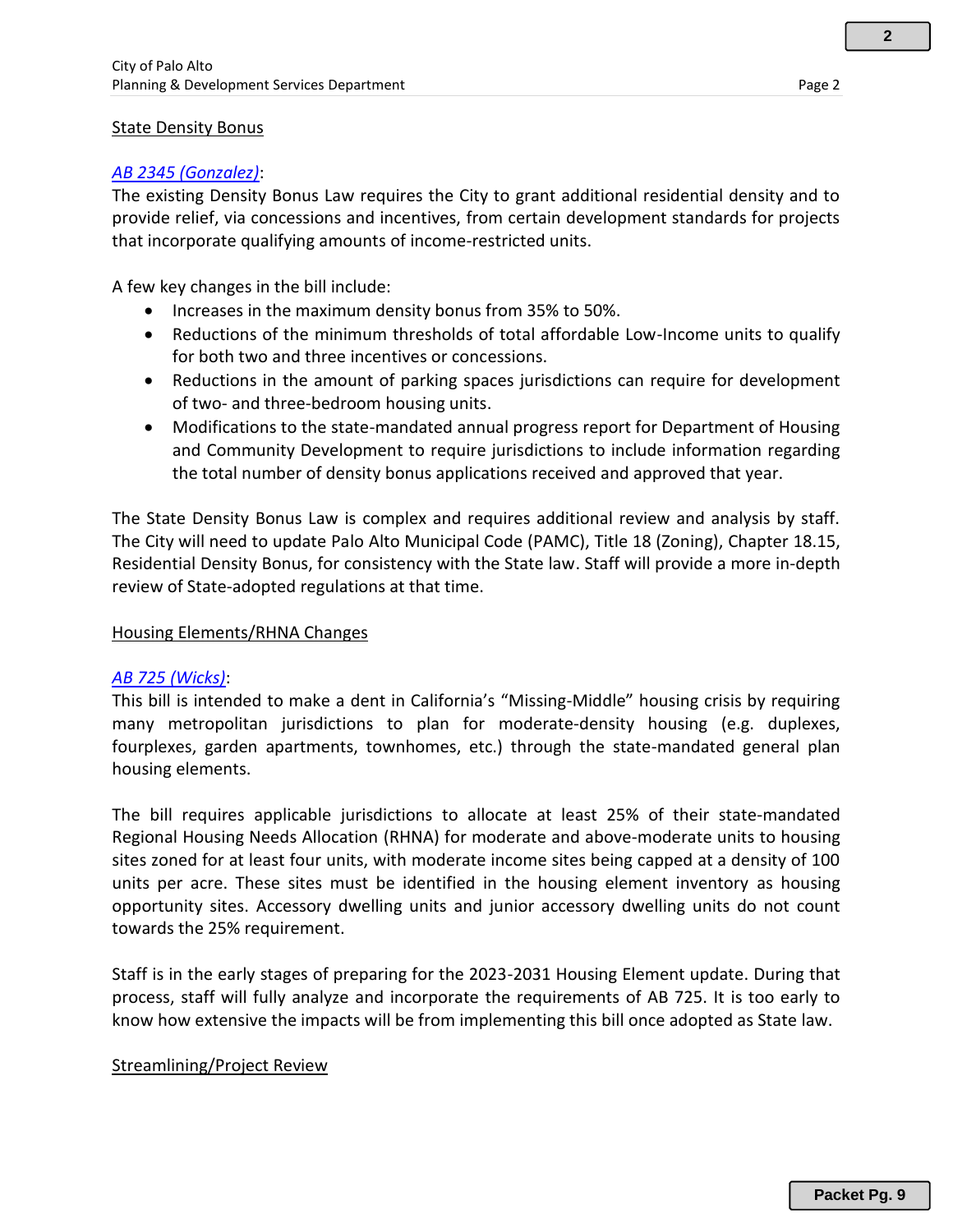**2**

#### *[AB 831 \(Grayson\)](https://leginfo.legislature.ca.gov/faces/billNavClient.xhtml?bill_id=201920200AB831)*:

This is a cleanup bill for SB 35, the housing streamlining bill adopted in 2017. The 2017 bill established a ministerial approval process for qualifying housing projects in jurisdictions that do not meet their state-mandated goals for housing production. AB 831 is urgency legislation that will take effect immediately upon the Governor's signature.

Two key elements of the bill include:

- Limits on local agency discretion regarding its review and approval of public improvements necessary to complete an SB 35 project (i.e. utilities, pedestrian and bicycle connections, landscaping, etc.).
- Clarification that SB 35 projects may be modified following SB 35 approval, and limitation on local agency discretion in reviewing such modification requests.

At this time, only projects including 50% or more affordable housing units are subject to SB 35 streamlining in Palo Alto. The impacts of the bill seem largely to affect our review process and procedures. It is not anticipated that these types of updates would require changes to the Title 18.

#### *[AB 1851 \(Wicks\)](https://leginfo.legislature.ca.gov/faces/billTextClient.xhtml?bill_id=201920200AB1851)*:

This bill seeks to support development of housing on religious-use land (churches, synagogues, etc.). The bill would prohibit the City from requiring the replacement of religious-use parking spaces eliminated to enable development of an affiliated affordable housing project. The maximum number of parking spaces that could be eliminated could not exceed 50% of the number of existing spaces at the time the project was submitted. Additionally, the City could not require existing, non-complying parking standards to be upgraded. The bill would authorize a local agency to require up to one parking space per dwelling unit for a religious institution affiliated housing development project.

The City will need to update Title 18 for consistency with the State law and will provide more analysis of the effects of the regulations at that time.

#### California Environmental Quality Act (CEQA)

#### *[SB 288 \(Wiener\)](https://leginfo.legislature.ca.gov/faces/billNavClient.xhtml?bill_id=201920200SB288)*:

This bill creates new statutory CEQA exemptions for various transit-related projects and extends some existing transit-related exemptions, set to expire January 2021, to expire January 2030. The general intent of the bill is to streamline infrastructure improvements.

This bill would create new CEQA exemptions for certain projects, including:

• Projects for the creation or increase of new bus rapid transit, bus, or light rail services on public rail or highway rights-of-way.